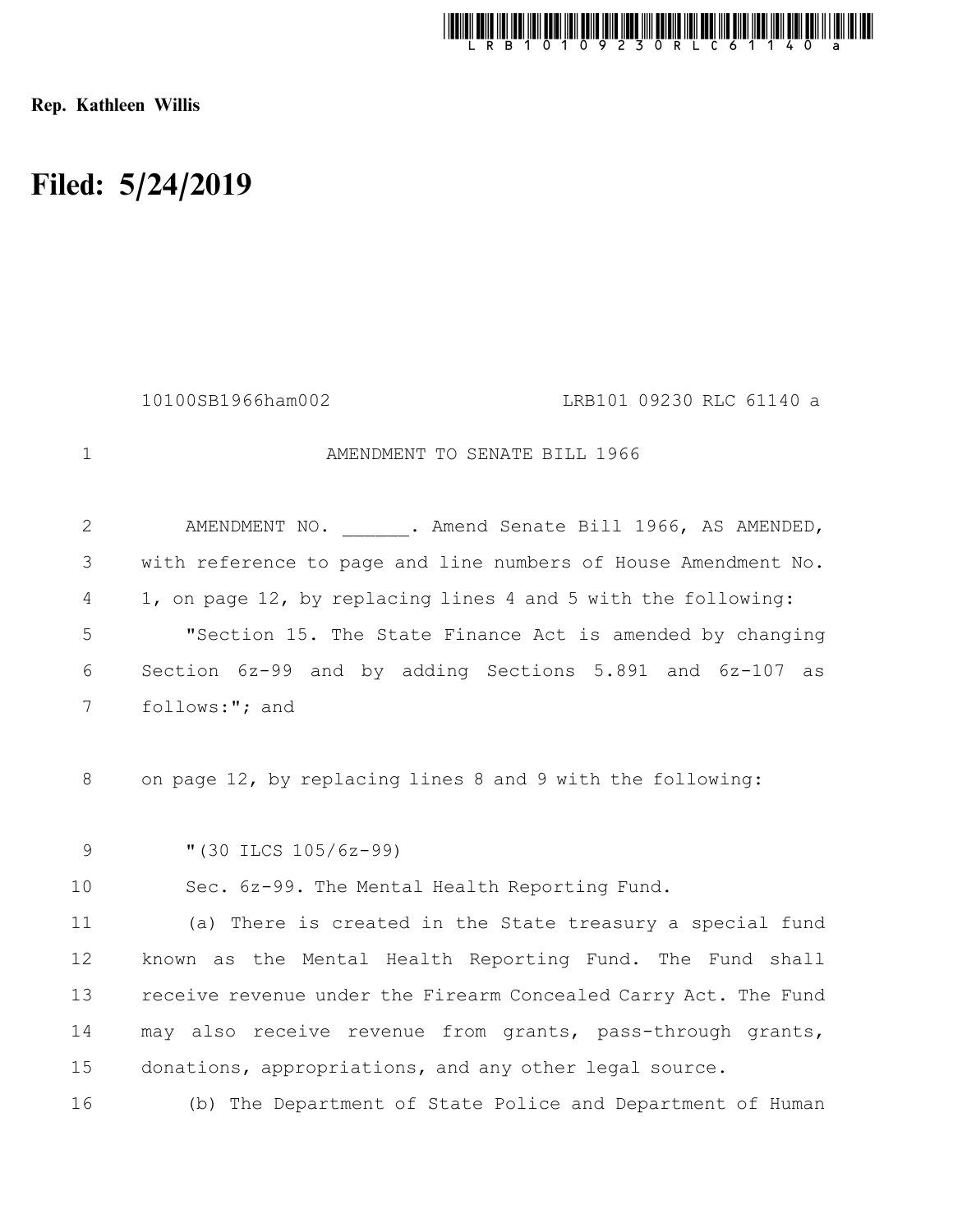10100SB1966ham002 -2- LRB101 09230 RLC 61140 a

Services shall coordinate to use moneys in the Fund to finance their respective duties of collecting and reporting data on mental health records and ensuring that mental health firearm possession prohibitors are enforced as set forth under the Firearm Concealed Carry Act and the Firearm Owners Identification Card Act, including reporting prohibitors to the National Instant Criminal Background Check System (NICS). Any surplus in the Fund beyond what is necessary to ensure compliance with mental health reporting under these Acts shall be used by the Department of Human Services for mental health treatment programs as follows: (1) 50% shall be used to fund community-based mental health programs aimed at reducing gun violence, community integration and education, or mental health awareness and prevention, including administrative costs; and (2) 50% shall be used to award grants that use and promote the National School Mental Health Curriculum model for school-based mental health support, integration, and services. 1 2 3 4 5 6 7 8 9 10 11 12 13 14 15 16 17

(c) Investment income that is attributable to the investment of moneys in the Fund shall be retained in the Fund for the uses specified in this Section. 18 19 20

(Source: P.A. 98-63, eff. 7-9-13; 98-756, eff. 7-16-14.)"; and 21

on page 13, by deleting lines 8 through 17; and 22

on page 26, line 2, by replacing "on or" with "beginning 180 days"; and 23 24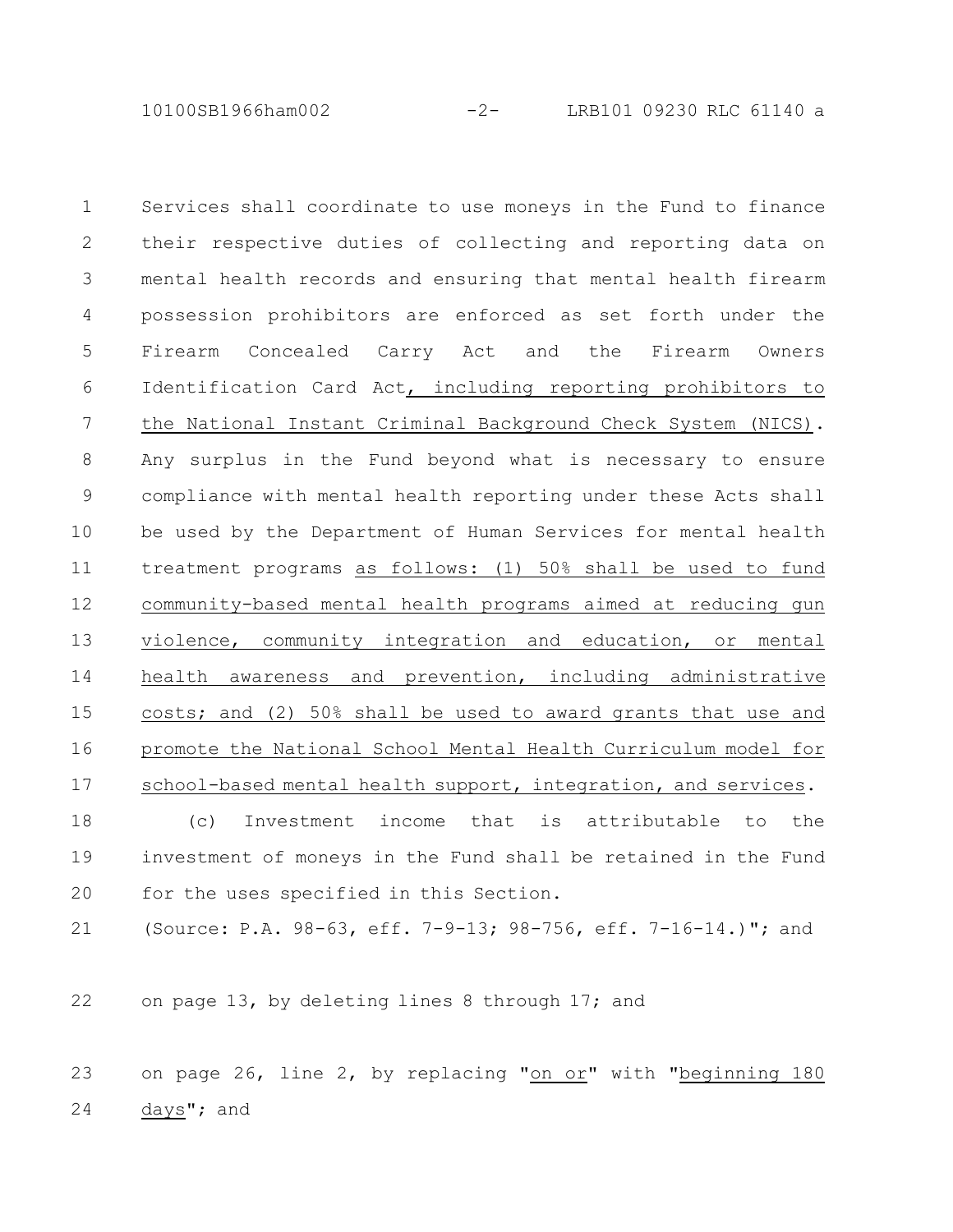10100SB1966ham002 -3- LRB101 09230 RLC 61140 a

| 1            | on page 41, line 15, by inserting after the period the         |
|--------------|----------------------------------------------------------------|
| $\mathbf{2}$ | following:                                                     |
| 3            | "A live scan fingerprint vendor may not charge more than \$30  |
| 4            | per set of fingerprints required under this Section."; and     |
| 5            | on page 42, line 15, by replacing "\$50" with "\$20"; and      |
| 6            | by replacing line 20 on page 42 through line 3 on page 43 with |
| 7            | the following:                                                 |
| 8            | "\$15 of each fee derived from the issuance of Firearm Owner's |
| $\mathsf 9$  | Identification Cards, or renewals thereof, shall be deposited  |
| 10           | in the State Police Firearm Services Fund; and \$5 of the fee  |
| 11           | shall be deposited in the State Police Revocation Enforcement  |
| 12           | Fund \$6 of each fee derived from the issuance of Firearm      |
| 13           | Owner's Identification Cards, or renewals thereof, shall be    |
| 14           | deposited in the Wildlife and Fish Fund in the State Treasury; |
| 15           | \$1 of the fee shall be deposited in the State Police Services |
| 16           | Fund and \$3 of the fee shall be deposited in the State Police |
| 17           | Firearm Services Fund."; and                                   |
| 18           | on page 43, line 14, by replacing "\$50" with "\$20"; and      |
| 19           | on page 43, by replacing lines 15 through 18 with the          |
| 20           | following:                                                     |
| 21           | "which \$15 shall be deposited into the State Police Firearm   |